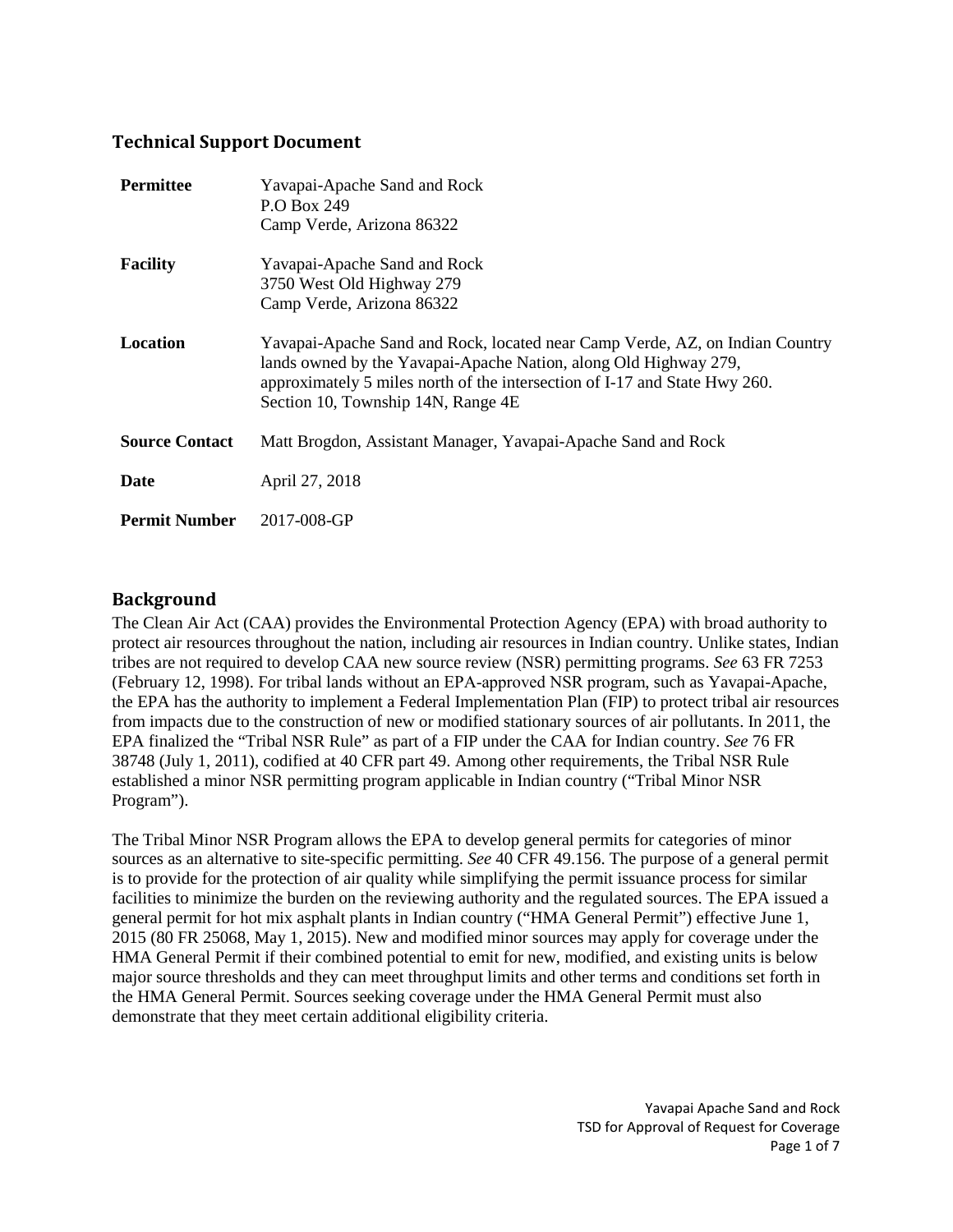The Yavapai-Apache Nation is a federally-recognized tribe that represents an amalgamation of two distinct cultures, the Yavapai and Tonto-Apache, who have occupied the Verde Valley of Arizona for several centuries. The tribe's territory consists of four separate parcels of land located in Yavapai County, the majority of which are in the town of Camp Verde, AZ. Since the tribe does not have an approved NSR program, the EPA administers the Tribal Minor NSR program as the permitting authority for sources located within the tribe's territory. Yavapai County has been designated as attainment and/or unclassifiable for all criteria pollutants.

## **Request for Coverage under HMA General Permit**

On October 17, 2017, EPA Region 9 received a Request for Coverage under the HMA General Permit from the applicant for the construction and operation of a hot mix asphalt plant ("Project"). The hot mix asphalt plant will be co-located with an existing concrete batch plant and crushing and screening operation also owned and operated by the applicant. Processed aggregates such as sand, gravel, and rock from the crushing and screening operation will be used as feed to the hot mix asphalt facility for the manufacture of road paving asphalt.

## **Equipment Description**

Yavapai-Apache Sand and Rock is proposing to construct a new parallel flow drum mix asphalt plant that is co-located with an existing concrete batch plant and crushing and screening operation. A list of proposed new equipment associated with the hot mix asphalt plant is included in Table 1 below. The facility operates on line power, and as a result does not operate any generators or internal combustion engines.

| <b>Unit ID</b> | <b>Unit Description</b>         | <b>Maximum</b>   | <b>Control</b>     | <b>Construction</b> |
|----------------|---------------------------------|------------------|--------------------|---------------------|
|                |                                 | Capacity         | <b>Technology</b>  | Date                |
| 18-5101        | Dryer                           | 53 MMBtu/hr      | <b>Baghouse</b>    | 2018                |
| 18-5102        | Drum Mixer                      | 200 tons/hr      | Baghouse           | 2018                |
| 18-5103        | Hot Oil Heater                  | 1 MMBtu/hr       | None               | 2018                |
| 18-5104        | $4 - Bins$                      | 200 tons/hr      | <b>Water Spray</b> | 2018                |
| 18-5105        | <b>Collector Belt</b>           | 200 tons/hr      | <b>Water Spray</b> | 2018                |
| 18-5106        | <b>Scalping Screen</b>          | 200 tons/hr      | <b>Water Spray</b> | 2018                |
| 18-5107        | 40-foot Conveyor                | 200 tons/hr      | <b>Water Spray</b> | 2018                |
| 18-5108        | Pug Mill                        | 200 tons/hr      | <b>Water Spray</b> | 2018                |
| 18-5109        | <b>Scale Conveyor</b>           | 200 tons/hr      | <b>Water Spray</b> | 2018                |
| 18-5110        | Cement Silo                     | 200 tons/hr      | Baghouse           | 2018                |
| 18-5111        | Drag Conveyor                   | 200 tons/hr      | <b>Water Spray</b> | 2018                |
| 18-5112        | Asphalt Silo                    | 75 tons          | None               | 2018                |
| 18-5113        | <b>Asphalt Oil Storage Tank</b> | $20,000$ gallons | None               | 2018                |

**Table 1. Hot Mix Asphalt Plant Equipment List**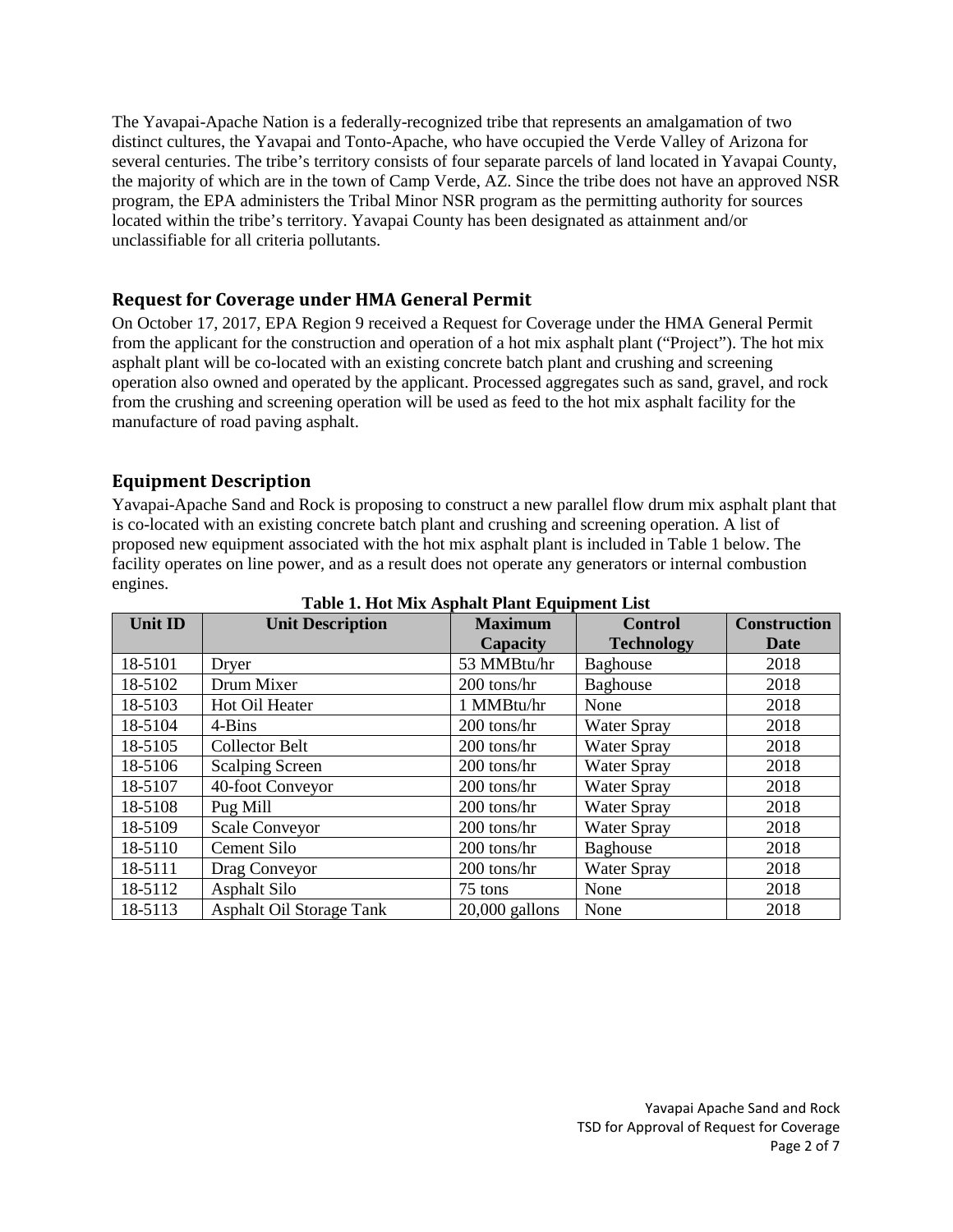# **Eligibility Criteria**

Based upon our review of the Request for Coverage, we have determined the Project qualifies for the HMA General Permit because it meets the following criteria<sup>[1](#page-2-0)</sup>:

- The Project is a minor source hot mix asphalt plant located within Indian country.
- The Project produces only hot mix asphalt.
- The Project is not located in a severe or extreme ozone nonattainment area. Yavapai County has been designated as attainment and/or unclassifiable for all criteria pollutants.
- The Project will use only natural gas in the asphalt dryer/drum mixer.
- The asphalt dryer/drum mixer is controlled by a fabric filter baghouse.
- The asphalt production rate of the Project is less than 83,000 tons/month for a drum mix asphalt plant. The applicant shall comply with permit conditions that limit facility production to 73,000 tons/month of asphalt.
- The Project will use only natural gas in auxiliary heaters. The only fuel combustion source is the hot oil heater, which uses natural gas only.
- The total maximum heat input capacity of the auxiliary heaters (including hot oil heaters) is equal to or less than 10 MMBtu/hr. The Project will use only a single auxiliary heater (a hot oil heater) which is rated at 1 MMBtu/hr
- The Project will use only diesel or biodiesel in the stationary engines/generators. The Project meets this criteria because it operates on line power, and does not operate any stationary engines or generators.
- Each asphalt storage tank and fuel storage tank has a max capacity of less than 39,890 gallons. The Project includes only a single 20,000-gallon storage tank.
- Total facility-wide emissions, including the hot mix asphalt plant (the Project), and co-located concrete batch plant and crushing and screening operation, are less than 100 tons per year for each NSR-regulated pollutant. The applicant has elected to comply with the asphalt production limit established in Condition 17 in order to limit combined facility-wide PTE to less than 100 tpy for any NSR-regulated pollutant. As seen in Table 2 and 3 below, the total facility-wide PTE of PM, which is the single largest NSR-regulated pollutant, is 69.85 tpy.
- As discussed further below, the applicant has met the eligibility criteria related to listed species under the Endangered Species Act (ESA) and historic properties related to the National Historic Preservation Act (NHPA).

# **Potential to Emit**

Potential to emit (PTE) means the maximum capacity of a stationary source to emit an air pollutant under its physical and operational design. PTE is meant to be a worst-case emissions calculation and is used in many cases to determine the applicability of federal CAA requirements. The Tribal Minor NSR Program establishes specific PTE thresholds for new or modified stationary sources that trigger the requirement to obtain a preconstruction permit. Sources and projects with PTE above these thresholds may qualify for coverage under a Tribal NSR general permit in lieu of obtaining a site‐specific permit. To qualify for the HMA General Permit, the new or modified source must have a PTE below the major NSR source thresholds, and meet certain criteria related to the size of equipment and maximum production rates at the source and other eligibility criteria. If a new or modified source does not meet the specified criteria, the

<span id="page-2-0"></span><sup>&</sup>lt;sup>1</sup> See "Request for Coverage under the General Air Quality Permit for New or Modified Minor Source Hot Mix Asphalt Plants in Indian Country" (Version 1.0, January 4, 2017), 1-2.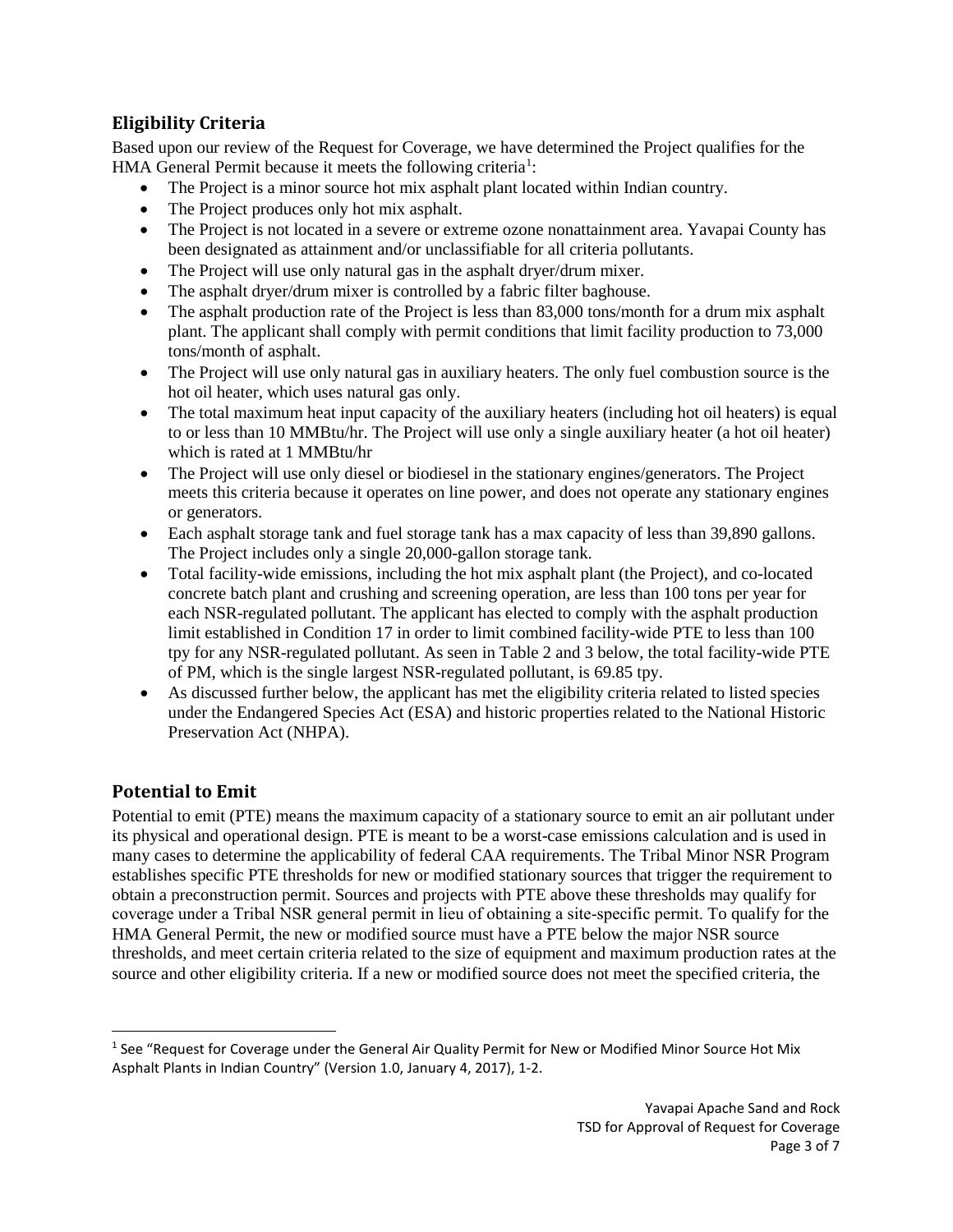source does not qualify for coverage under the HMA General Permit and must apply for a site-specific Tribal Minor NSR permit or other applicable NSR permit.

In this case, we have determined that the Project triggers the preconstruction permit requirements under the Tribal Minor NSR Program because its PTE exceeds permitting thresholds. As described previously, the applicant is seeking to obtain coverage under the HMA General Permit in lieu of obtaining a sitespecific permit, and has indicated that it satisfies the eligibility criteria necessary to qualify for coverage. The HMA General Permit includes enforceable physical or operational limitations on the maximum capacity of a source to emit an air pollutant, including air pollution control equipment and restrictions on hours of operation and/or on the type or amount of material combusted, stored, or processed. Our evaluation of whether the Project qualifies for the HMA General Permit included consideration of the limitations and controls required by the HMA General Permit. A summary of the hot mix asphalt plant PTE is included in Table 2 below.

| <b>Process</b>          | NO <sub>x</sub> | CO    | <b>PM</b> | $PM_{10}$ | PM <sub>2.5</sub> | SO <sub>2</sub> | <b>VOC</b> |
|-------------------------|-----------------|-------|-----------|-----------|-------------------|-----------------|------------|
|                         | (tpy)           | (tpy) | (tpy)     | (tpy)     | (tpy)             | (tpy)           | (tpy)      |
| Dryer/Drum Mixer        | 11.40           | 56.94 | 14.45     | 10.07     | 1.27              | 1.49            | 14.02      |
| Load-out/Silo Filling   | -               | 1.15  | 0.73      | 0.73      | 0.73              |                 | 7.53       |
| Conveying               |                 |       | 13.14     | 4.82      | 4.82              |                 |            |
| Screening               | -               |       | 0.96      | 0.32      | 0.02              |                 |            |
| <b>Storage Piles</b>    | -               |       | 3.17      | 1.50      | 0.23              |                 |            |
| Lime Silo Loading       |                 |       | 4.82      | 4.82      | 4.82              |                 |            |
| <b>Auxiliary Heater</b> | 0.43            | 0.36  | 0.01      | 0.03      | 0.03              | 0.00            | 0.02       |
| <b>Total</b>            | 11.82           | 58.45 | 37.28     | 22.29     | 11.92             | 1.49            | 21.57      |
| Minor NSR Permitting    |                 |       |           |           |                   |                 |            |
| Threshold (Attainment   |                 |       |           |           |                   |                 |            |
| Area)                   | 10              | 10    | 10        | 5         | 3                 | 10              |            |

**Table 2. Project (Hot Mix Asphalt plant) Potential to Emit1**

<sup>1</sup>Reflects controls and limitations from the HMA General permit, including a production throughput of 73,000 tons/month (12-month rolling basis), as required by Condition 17.

A hot mix asphalt plant that is co-located with a stone quarrying, crushing, and screening facility is eligible for coverage under the HMA general permit if the combined PTE of the operations is below applicable major NSR thresholds. As shown in Table 3 below, a major NSR permit is not required because facility-wide PTE for Yavapai-Apache Sand and Rock, including the hot mix asphalt plant, concrete batch plant, crushing and screening operation, and associated vehicle traffic, falls below applicable major source thresholds at 40 CFR 52.21. In addition, a major source Federal Operating Permit is not required because facility-wide PTE of each criteria pollutant is below the 100 tpy threshold at 40 CFR 71.2 for major sources located in attainment areas. Other Facility operations will be required to register as existing sources.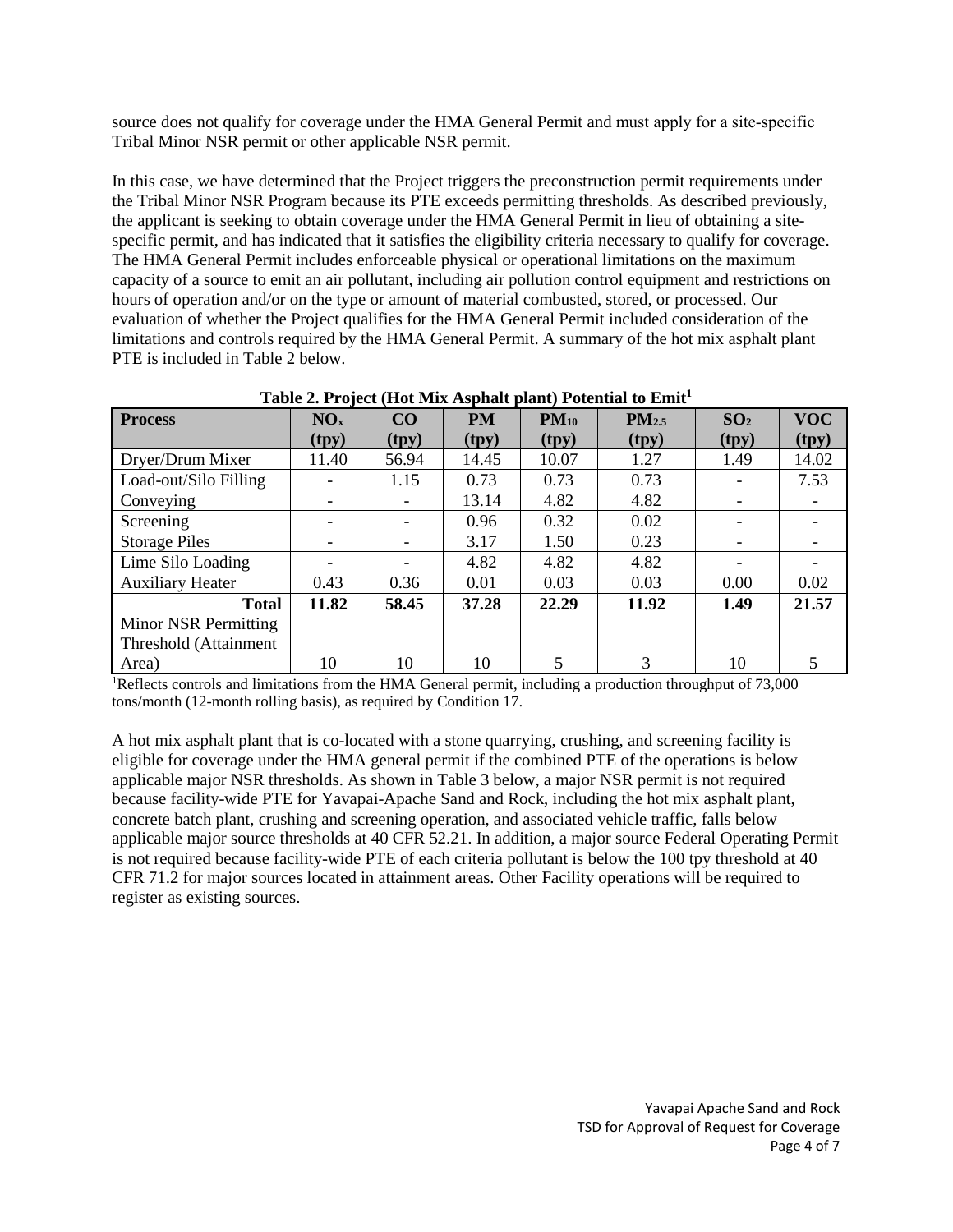| <b>Process</b>                    | NO <sub>x</sub>          | CO    | <b>PM</b> | $PM_{10}$ | PM <sub>2.5</sub>        | SO <sub>2</sub>          | <b>VOC</b> |
|-----------------------------------|--------------------------|-------|-----------|-----------|--------------------------|--------------------------|------------|
|                                   | (tpy)                    | (tpy) | (tpy)     | (tpy)     | (tpy)                    | (tpy)                    | (tpy)      |
| <b>Hot Mix Asphalt Plant</b>      | 11.82                    | 58.45 | 37.28     | 22.29     | 11.92                    | 1.49                     | 21.57      |
| Concrete Batch Plant <sup>1</sup> |                          |       | 4.20      | 4.20      |                          | $\overline{\phantom{0}}$ |            |
| Crushing and                      |                          |       |           |           |                          |                          |            |
| <b>Screening Operation</b>        | $\overline{\phantom{0}}$ |       | 5.98      | 5.98      | $\overline{\phantom{a}}$ | $\overline{\phantom{0}}$ |            |
| Vehicle Traffic                   |                          |       | 22.39     | 10.05     |                          |                          |            |
| Total                             | 11.82                    | 58.45 | 69.85     | 42.52     | 11.92                    | 1.49                     | 21.57      |

#### **Table 3. Facility-wide PTE**

<sup>1</sup> Includes wet plant operations and Redi-mix plant operations

Based upon the facility-wide PTE described above, as well as our review as described previously in the "Eligibility Criteria" section, we have determined that the Project qualifies for coverage under the HMA General Permit.

## **Listed Species-Related Eligibility Criteria**

The EPA has developed eligibility criteria related to species that are listed as endangered or threatened under the federal Endangered Species Act that applicants must satisfy to qualify for coverage under the HMA General Permit. Appendix A to the Request for Coverage form for the HMA General Permit provides detailed screening procedures for applicants to follow to assess the potential impacts of their sources on federally-listed species and their critical habitat. To be eligible for coverage under the HMA General Permit, sources must demonstrate that they have satisfactorily completed the screening procedures and that they meet one of the species‐related eligibility criteria, provide sufficient documentation supporting the criterion selected, and obtain confirmation from the EPA that they have done so.

In its Request for Coverage, the applicant stated that no federally-listed threatened or endangered species or designated critical habitat(s) of such species are likely to occur within the action area for the Project (Criterion A of Appendix A). In a biological assessment dated January 23, 2018, the applicant examined a list of Endangered and Threatened species developed from the U.S. Fish and Wildlife Services' Information Planning and Conservation System (IPaC) online program, as well as the Arizona Game and Fish On-Line Environmental Tool. The information contained in the biological assessment indicates that no federally-listed threatened or endangered species, or designated critical habitat of such species, occur in the project area. After consideration of this information, the EPA agrees that the applicant has completed screening procedures to assess potential impacts of the Project, and that the proposed Project meets Criterion A of the listed species-related eligibility criteria for coverage under the HMA General Permit.

## **Historic Properties-Related Eligibility Criteria**

Appendix B of the Request for Coverage form includes a screening process to enable source owners/operators to appropriately consider the potential impacts, if any, resulting from the construction, modification, and/or operation of a new or modified emission source on historic properties and, if applicable, to determine whether actions can be taken to mitigate any such impacts. To be eligible for coverage under the HMA General Permit, sources must demonstrate that they have satisfactorily completed the screening procedures and that they meet one of the historic property-related eligibility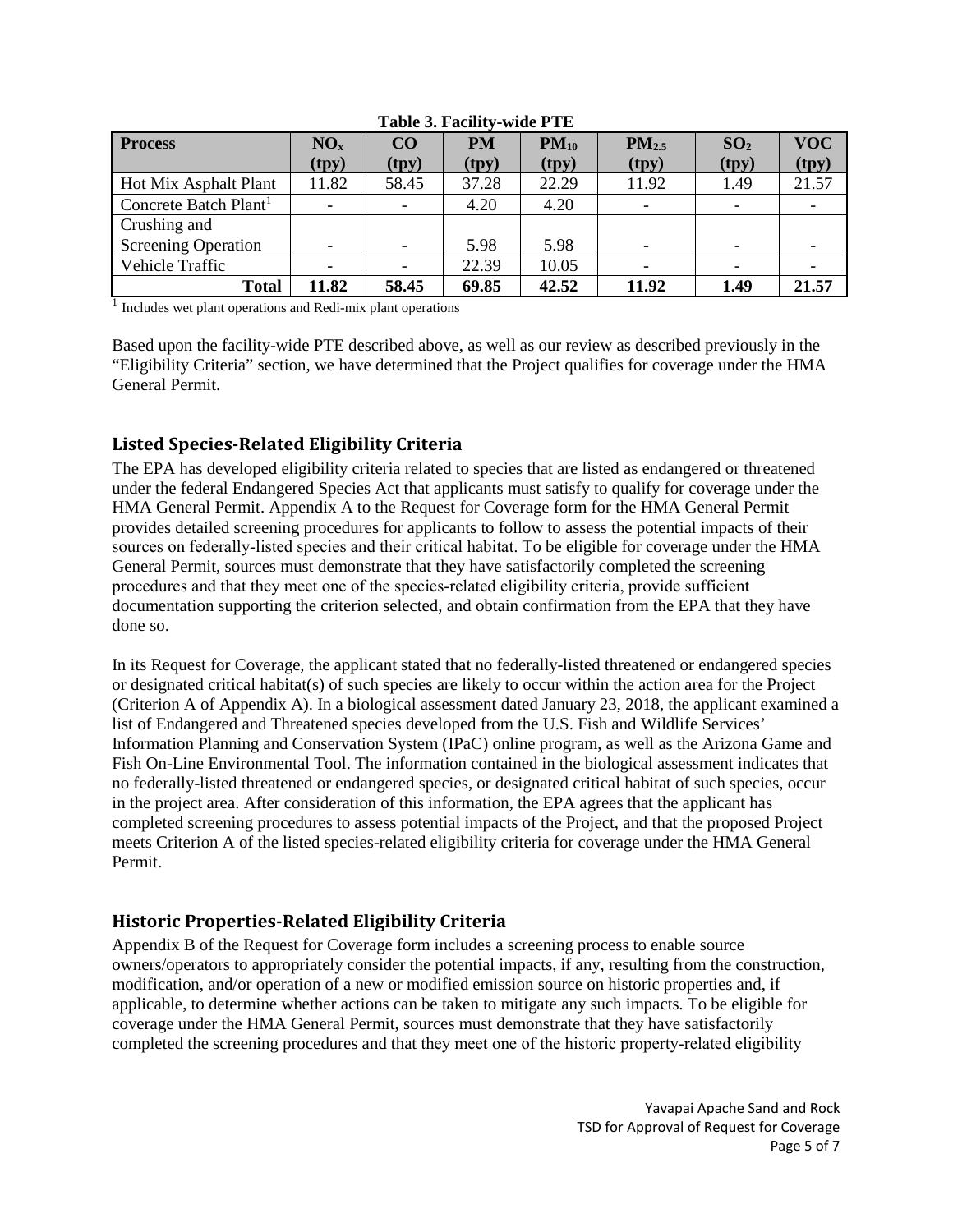criteria, provide sufficient documentation supporting the criterion selected, and obtain confirmation from the EPA that they have done so.

In its Request for Coverage, the applicant indicated that it had completed the screening process outlined in Appendix B to determine if the construction of the Project has the potential to cause effects to historic properties. The applicant included a cultural archaeological survey previously performed for the project area as part of the construction of the concrete batch plant, which identifies multiple potential sites of cultural significance. Correspondence with Tribal historic preservation staff during that action confirmed that two of the potential sites were of significant cultural importance, and that the remaining potential sites were determined to be not significant. Tribal historic preservation staff, in discussion with state historic preservation staff, developed mitigation measures that were implemented by the facility during construction of the concrete batch plant. Construction and ground disturbing activities for the proposed hot mix asphalt plant will be confined to within the property line of the existing concrete batch plant. Construction will not involve any expansion of the existing property line, and no additional ground beyond that previously studied in the cultural archaeological survey will be disturbed. Based on this information, the EPA concludes that the applicant has satisfactorily completed the historic propertyrelated screening procedures, and that the Project will not have an adverse effect on historic properties.

## **Public Participation**

Issuance of general permits, such as the HMA General Permit, under the Tribal Minor NSR Program must meet the public participation requirements described in 40 CFR 49.157. Before issuing a permit, including general permits, under the Tribal NSR program, the EPA must prepare a draft permit and must provide adequate public notice to ensure that the public has access to the draft permit information. For the HMA General Permit, the EPA provided public notice on January 14, 2014 that it intends to apply the requirements of the draft permit to any eligible source that seeks coverage under the HMA General Permit. See 79 Fed. Reg. 2546 (January 14, 2014). The EPA received multiple public comments on the draft permit. Following the close of the public comment period for the HMA General Permit, these comments were considered and addressed in the issuance of the final HMA General Permit, and can be found at the website link below. See 80 Fed. Reg. 25068 (May 1, 2015).

[http://www.epa.gov/tribal-air/general-permits-and-permits-rule-final-action-5-source-categories-april-17-](http://www.epa.gov/tribal-air/general-permits-and-permits-rule-final-action-5-source-categories-april-17-2015) [2015](http://www.epa.gov/tribal-air/general-permits-and-permits-rule-final-action-5-source-categories-april-17-2015)

Today's action represents the EPA's Approval of Yavapai-Apache Sand and Rock's Request for Coverage under the final HMA General Permit. This approval for coverage represents a final agency action and is not subject to public comment, but is subject to judicial review for the issue of whether the Project qualifies for coverage under the HMA General Permit. Any petition for review of this approval action must be filed in the United States Court of Appeals for the Ninth Circuit pursuant to CAA Section 307(b). The EPA's analysis of the applicant's request for coverage is publicly available as described in the following section.

### **Public Availability of Information**

For coverage of a particular source under the HMA General Permit, the EPA's analysis of whether the source is within the category of emissions sources to which this General Permit applies, including whether the source meets the criteria to be eligible for coverage under the general permit, must be made available to the public. The EPA has described its analysis in this Technical Support Document (TSD),